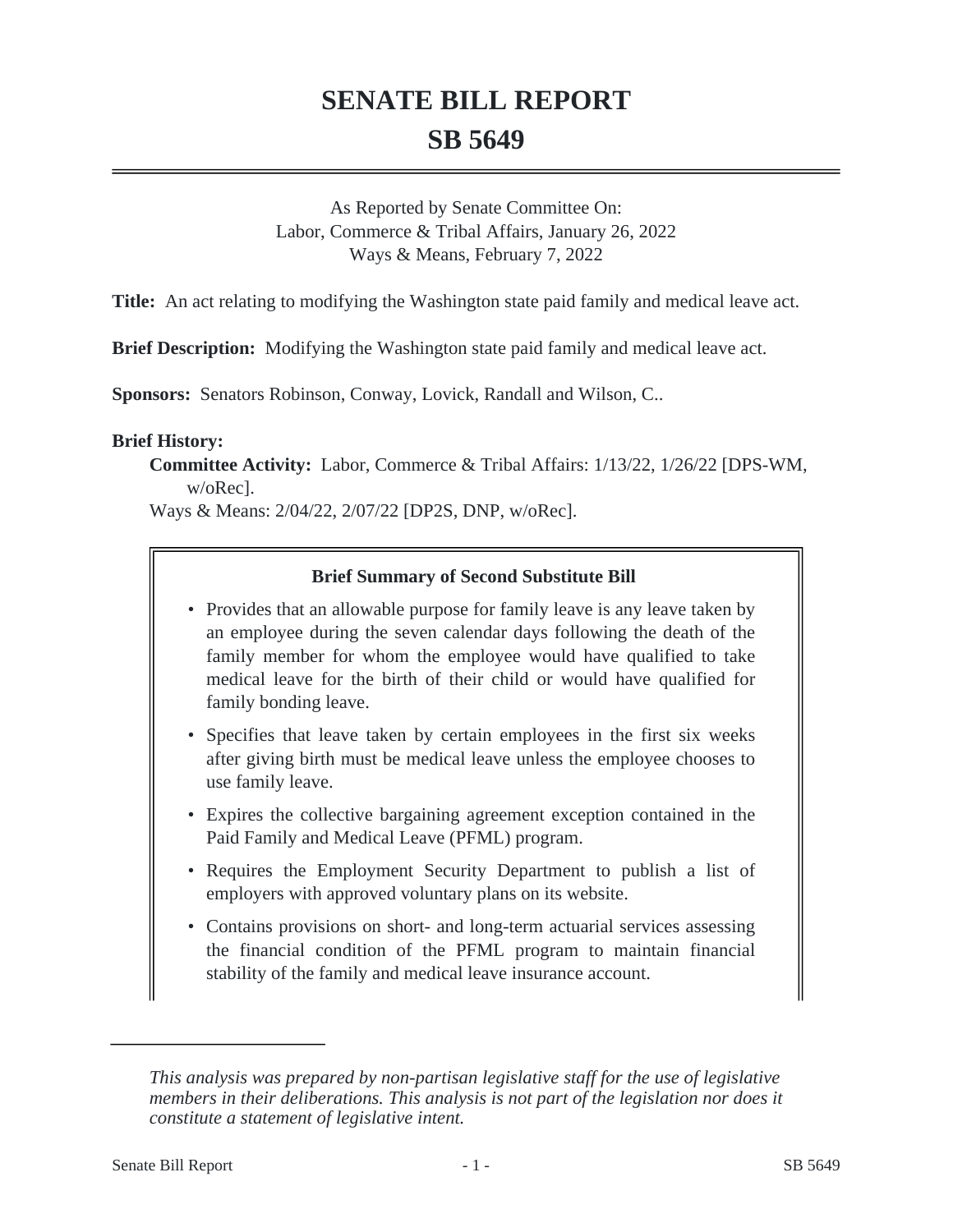• Creates a legislative task force on PFML program premiums and requires a Joint Legislative Audit and Review Committee report.

#### **SENATE COMMITTEE ON LABOR, COMMERCE & TRIBAL AFFAIRS**

**Majority Report:** That Substitute Senate Bill No. 5649 be substituted therefor, and the substitute bill do pass and be referred to Committee on Ways & Means.

Signed by Senators Keiser, Chair; Conway, Vice Chair, Labor; Stanford, Vice Chair, Commerce & Tribal Affairs; King, Ranking Member; Rivers, Robinson and Saldaña.

**Minority Report:** That it be referred without recommendation. Signed by Senators Braun and Schoesler.

**Staff:** Matt Shepard-Koningsor (786-7627)

## **SENATE COMMITTEE ON WAYS & MEANS**

**Majority Report:** That Second Substitute Senate Bill No. 5649 be substituted therefor, and the second substitute bill do pass.

Signed by Senators Rolfes, Chair; Frockt, Vice Chair, Capital; Robinson, Vice Chair, Operating & Revenue; Wilson, L., Ranking Member; Brown, Assistant Ranking Member, Operating; Billig, Carlyle, Conway, Dhingra, Gildon, Hasegawa, Hunt, Keiser, Mullet, Pedersen, Rivers, Van De Wege and Wellman.

**Minority Report:** Do not pass.

Signed by Senator Schoesler, Assistant Ranking Member, Capital.

**Minority Report:** That it be referred without recommendation.

Signed by Senators Honeyford, Ranking Minority Member, Capital; Braun, Muzzall, Wagoner and Warnick.

**Staff:** Joshua Hinman (786-7281)

**Background:** Paid Family and Medical Leave Overview. In 2017, the Paid Family and Medical Leave (PFML) program was enacted to provide partial wage replacement to employees on leave for specified family and medical reasons. Employees are eligible for PFML benefits after working 820 hours in a qualifying period. Premium collection began on January 1, 2019, and benefits were payable as of January 1, 2020. The Employment Security Department (ESD) administers the PFML program.

Qualified employees are eligible for the following maximum leave amounts per calendar year: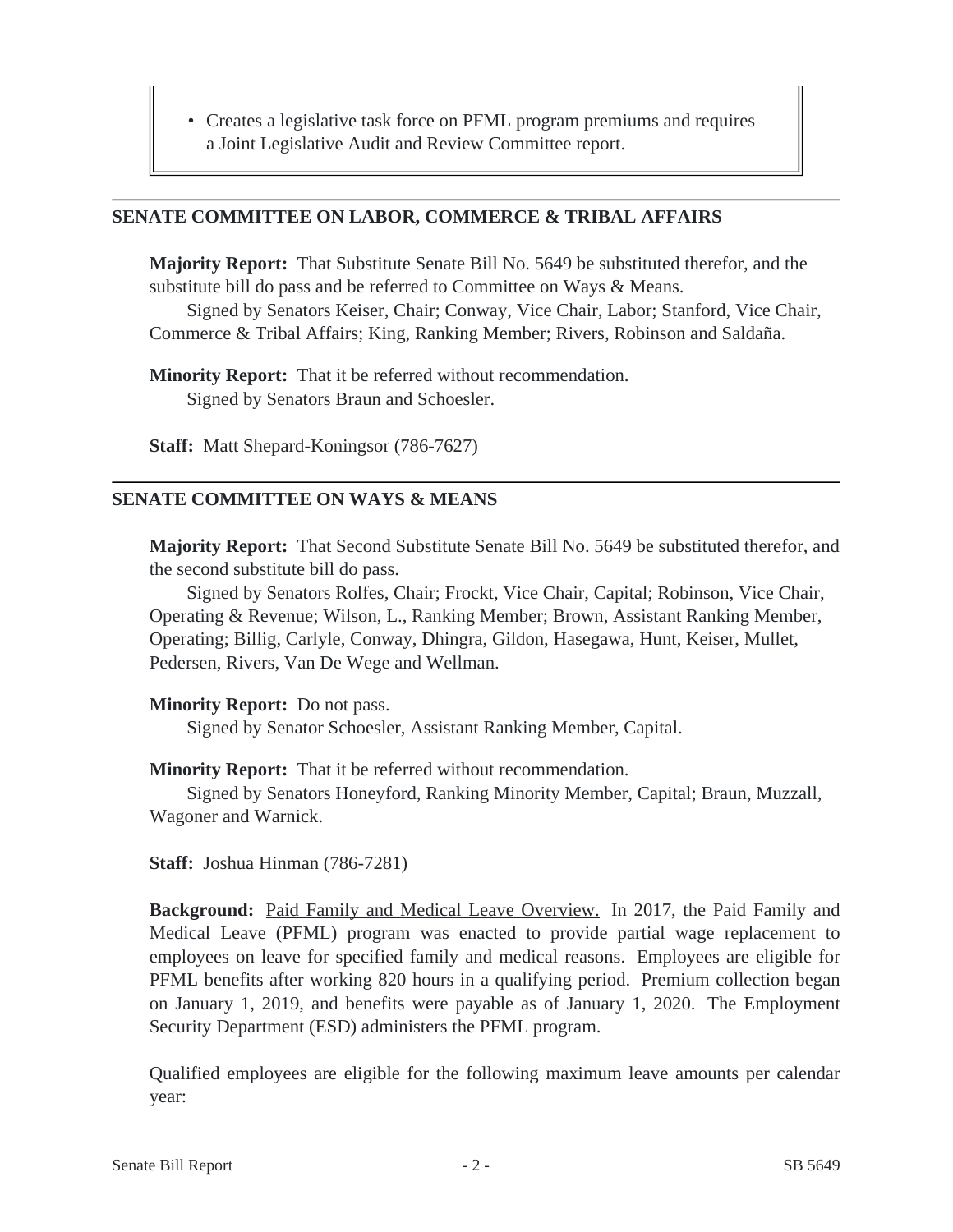- up to 12 weeks of paid family or medical leave;
- up to 16 weeks of leave when family and medical leave are used in combination; and
- an additional two weeks of leave due to pregnancy complications.

Paid Family Leave. Paid family leave benefits are provided when an employee is bonding after the birth or placement of a child under the age of 18; because of a family member's serious health condition; or for a military exigency.

Paid Medical Leave. Paid medical leave benefits are provided for an employee's own serious health condition. A serious health condition is defined by statute and has the same meaning as in the federal Family and Medical Leave Act and its regulations. A serious health condition includes, among other things, any period of incapacity due to pregnancy or for prenatal care.

Certification of Serious Health Condition. If applicable, when applying for paid family or medical leave, ESD requires the employee to submit a certification of a serious health condition form. The form contains information provided by the employee and their health care provider.

Collective Bargaining Agreements. The PFML program does not require any party to a collective bargaining agreement (CBA) in existence on October 19, 2017, to reopen negotiations of the CBA or to apply any of the rights and responsibilities under the PFML program unless and until the existing CBA is reopened, renegotiated by the parties, or expires.

Confidential Records. Information or records relative to the administration of the PFML program are private and confidential, however, there are certain exceptions determined by where the request originates. Based on this confidentiality, ESD does not publicly list employers that have approved voluntary plans under the PFML program.

Joint Legislative Audit and Review Committee. The Joint Legislative Audit and Review Committee (JLARC) is a committee comprised of an equal number of House and Senate members, Democrats and Republicans. JLARC conducts performance audits, program evaluations, sunset reviews, and other analyses. Assignments to conduct studies are made by the Legislature and JLARC itself. Based on these assignments, JLARC's non-partisan staff auditors, under the direction of the Legislative Auditor, independently seek answers to audit questions and issue recommendations to improve performance. JLARC's audits are directed to be independent, objective, and accurate.

**Summary of Bill (Second Substitute):** "Postnatal" means the first six weeks after birth.

Paid Family Leave. Paid family leave benefits are provided during the seven calendar days following the death of the family member for whom the employee would have qualified for medical leave for the birth of their child; or would have qualified for family leave to bond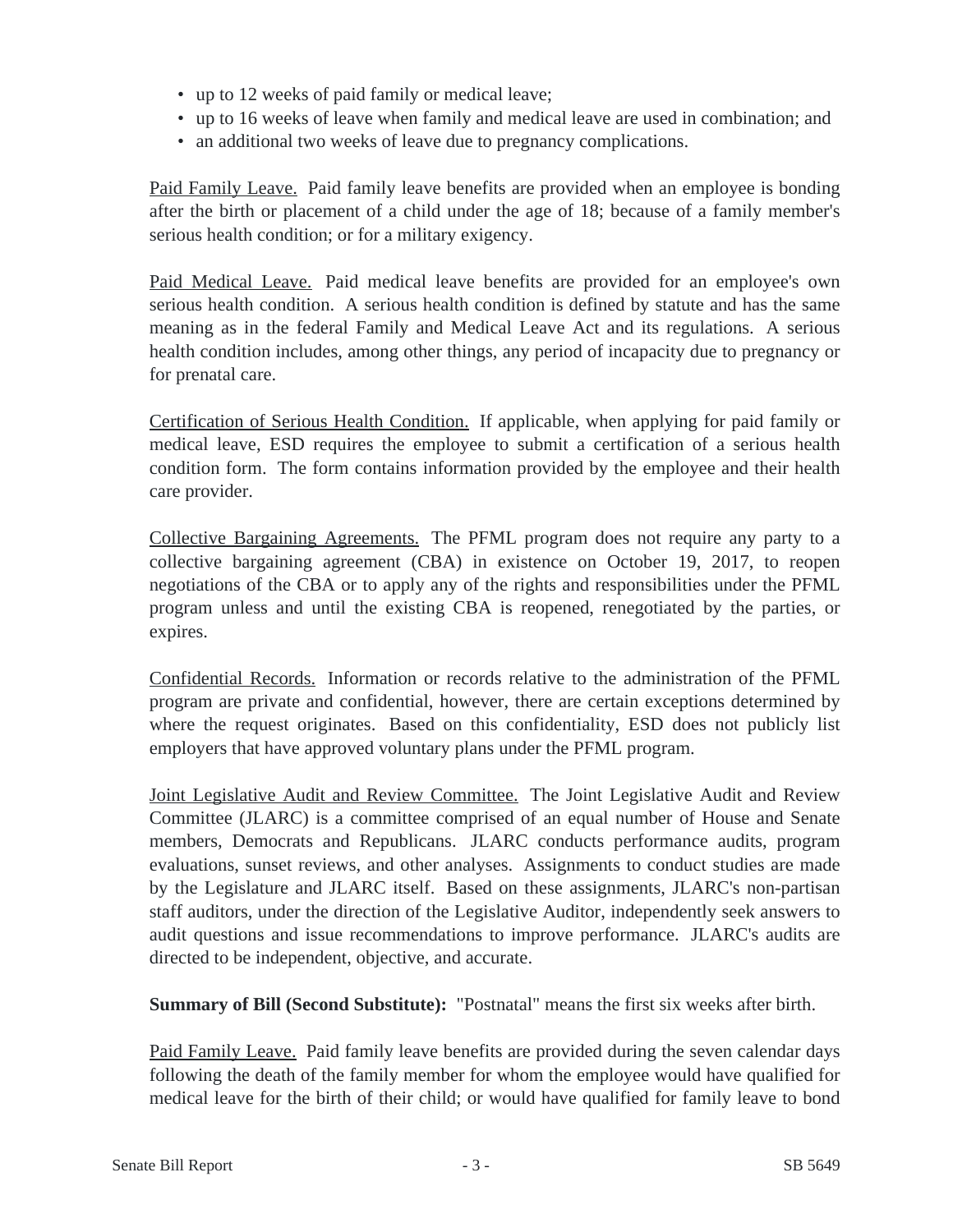with their child during the first 12 months after birth, or during the first 12 months after the placement of a child under age 18 with the employee.

Paid Medical Leave. Any paid leave benefits used in the postnatal period by an employee eligible for benefits based on a period of incapacity due to pregnancy or for prenatal care must be medical leave unless the employee chooses to use family leave during the postnatal period. The maximum and minimum weekly benefits, duration, and other conditions and limitations established in the PFML program still apply.

Certification of Serious Health Condition. A certification of a serious health condition form is not required for paid leave benefits used in the postnatal period by an employee eligible for benefits based on a period of incapacity due to pregnancy or for prenatal care.

Collective Bargaining Agreements. The CBA exception in the PFML program expires December 31, 2023.

Confidential Records. ESD must publish, on its website, a current list of all employers that have approved voluntary plans under the PFML program.

Actuarial Services, Reports. *Calendar Year 2022.* The Office of Financial Management (OFM) must enter into a contract with a public or private entity for actuarial services to provide a report to the Legislature by October 1, 2022, on the following:

- the experience and financial condition of the account;
- recommendations to modify the premium provisions in the PFML program to maintain long-term stability and solvency of the account; and
- comparing PFML premium provisions with similar provisions in other states with both paid medical and family leave insurance.

This contract is exempt from competitive procurement requirements. OFM and ESD may request assistance from the Office of the State Actuary (State Actuary), including forming a data-sharing agreement between the State Actuary and ESD for PFML actuarial purposes.

*Calendar Year 2023.* The Office of Actuarial Services (Office) is established within ESD. Beginning January 1, 2023, the Office must report annually, by November 1st, to the Paid Family and Medical Leave Advisory Committee (Advisory Committee) on the:

- financial condition of the Family and Medical Leave Insurance Account (Account); and
- lowest future premium rates necessary to maintain Account solvency in the next four years while limiting premium rate fluctuations.

The report must be submitted to the Legislature in calendar years 2023 through 2028. Beginning October 1, 2023, ESD must report quarterly to the Advisory Committee on premium collections, benefit payments, the Account balance, and other program expenditures.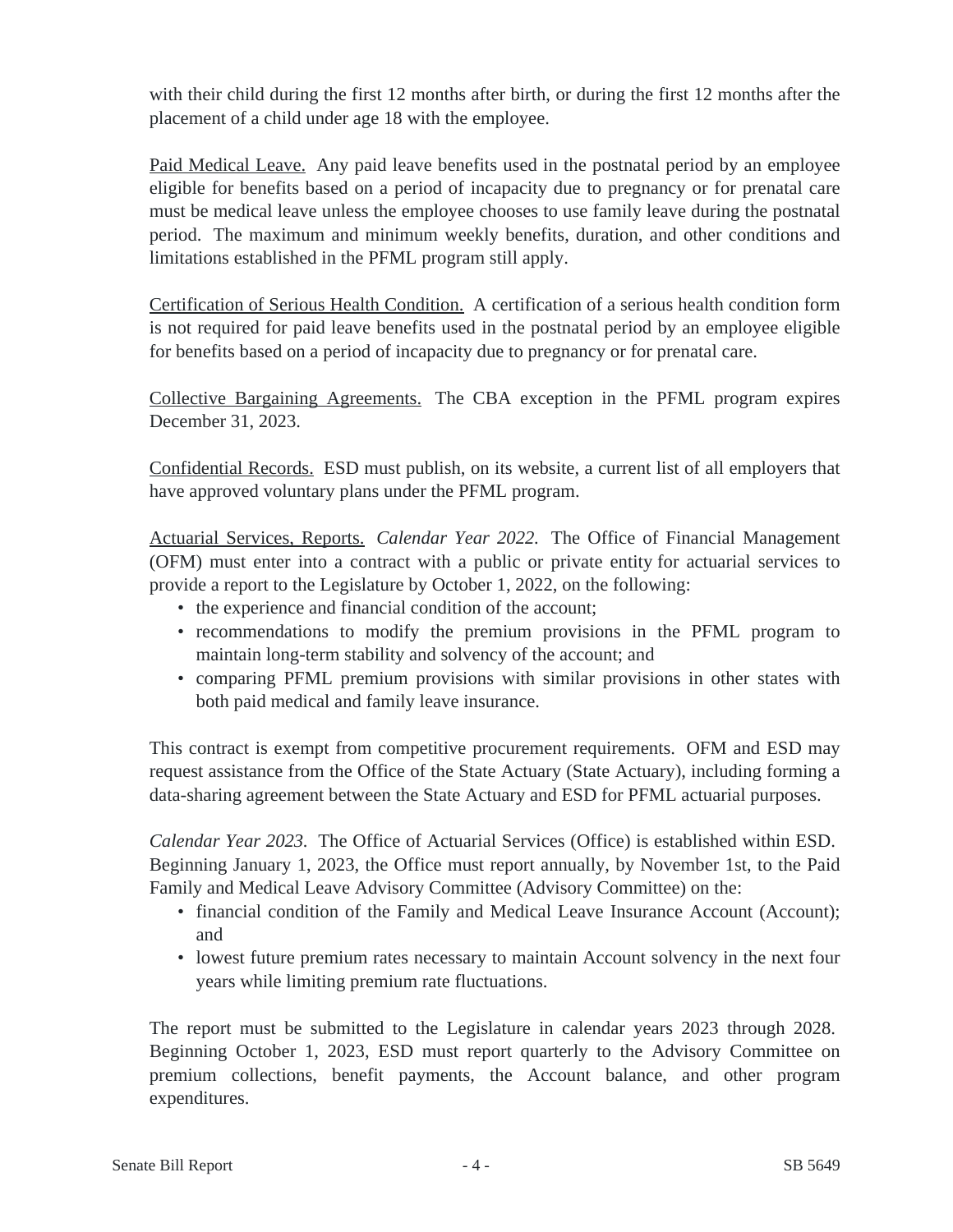Legislative Task Force. A legislative task force on PFML program premiums (Task Force) is created with members from both chambers and parties of the Legislature, the voting members of the Advisory Committee, and Governor appointees representing the Governor's Office and ESD. Staff support for the Task Force must be provided by nonpartisan legislative staff. The Task Force must convene its first meeting by November 4, 2022, and issue a final report to the Governor and Legislature by January 4, 2023.

Joint Legislative Audit and Review Committee. By October 1, 2024, JLARC must conduct a performance audit analyzing the implementation of the PFML program. The analysis must include, at a minimum, the following components:

- evaluation of ESD's decision making and communication methods;
- determination of whether current organization and service delivery models are the most efficient available, and whether they meet the needs of current and future workers;
- evaluation of whether ESD prepares financial information in accordance with generally accepted accounting principles;
- evaluation of Account solvency; and
- recommending administrative and legislative changes to improve PFML program efficiency.

Other. Beginning July 1, 2022, and until 12 months after the COVID state of emergency, ESD must ask PFML program applicants whether their requested leave is related to the COVID-19 pandemic. Such disclosures are limited to monitoring potential impacts on the solvency and stability of the Account and subject to certain privacy and data sharing provisions.

## **EFFECT OF CHANGES MADE BY WAYS & MEANS COMMITTEE (Second Substitute):**

- Allows OFM to contract with either a public or private entity to provide the actuarial services.
- Provides the ability to contract with an entity without engaging in a competitive procurement.
- Amends the powers and duties of the State Actuary to provide family and medical leave actuarial assistance as requested by either ESD or OFM.
- Authorizes a data-sharing agreement between ESD and the State Actuary for the purpose of performing family and medical leave actuarial assistance.

# **EFFECT OF CHANGES MADE BY LABOR, COMMERCE & TRIBAL AFFAIRS COMMITTEE (First Substitute):**

• Provides that an allowable purpose for family leave is any leave taken by the employee during the seven calendar days following the death of the family member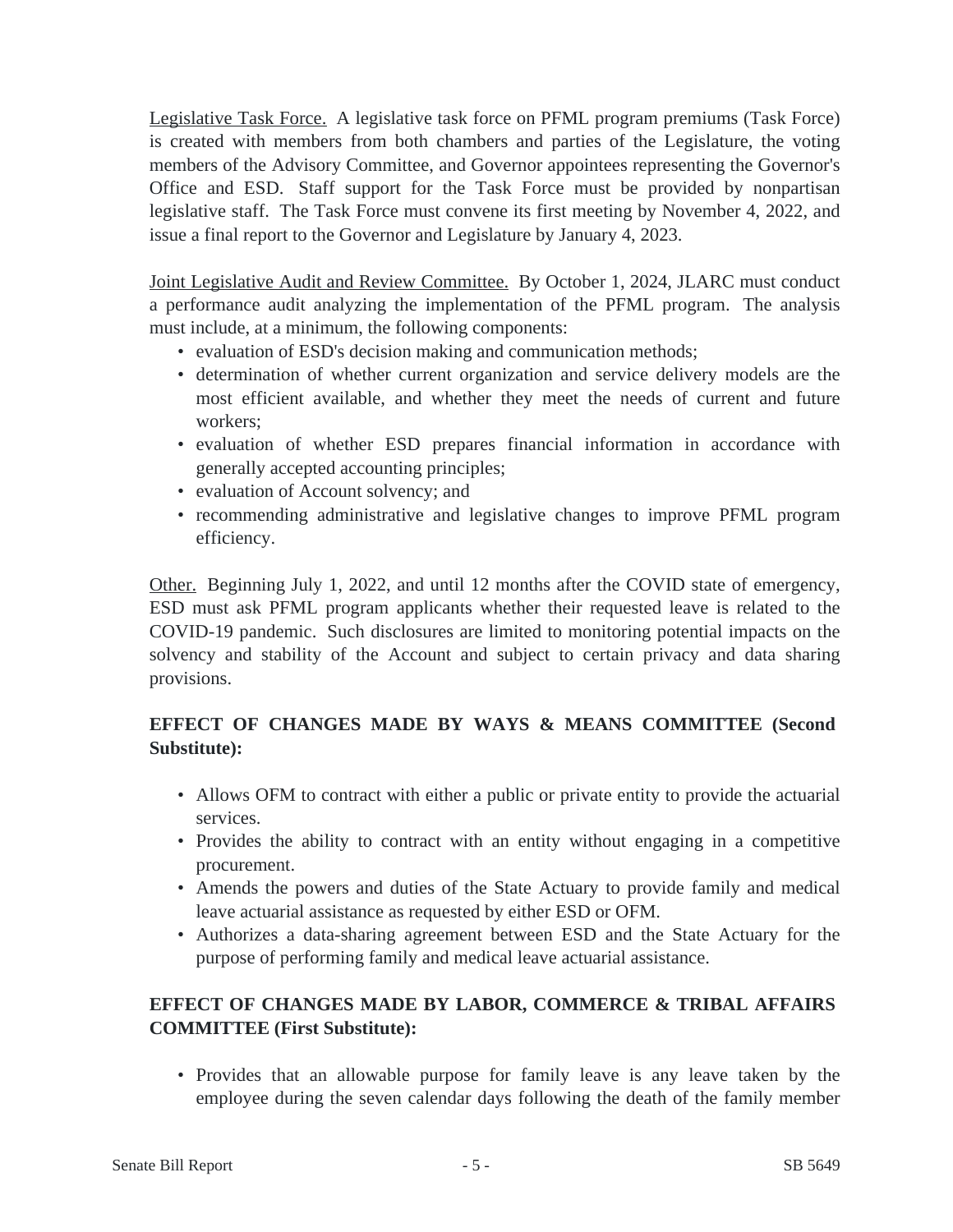for whom the employee would have qualified for medical leave for the birth of their child; or would have qualified for family leave for bonding with their child during the first 12 months after birth, or the first 12 months after the placement of a child under 18 with the employee.

- Removes the section that provided a process for an employee to apply prior to their qualifying event and to receive a predetermination from the ESD.
- Establishes an actuarial office within ESD, which must report annually during the calendar years 2023 through 2028, on the financial condition of the PFML program and requires ESD to report on specified fiscal areas of the PFML program.
- Requires ESD, beginning July 1, 2022, and until 12 months after the COVID state of emergency, to ask paid family and medical leave applicants to disclose whether their taking leave is related to the COVID-19 pandemic.
- Requires ESD to report quarterly to the Advisory Committee on premium collections, benefit payments, the Account balance, and other program expenditures beginning October 1, 2023.
- Creates a legislative task force on PFML program premiums, and requires a JLARC report.
- Requires OFM to coordinate with another agency for actuarial services relative to the PFML program and report to the Legislature by October 1, 2022.

## **Appropriation:** None.

**Fiscal Note:** Available. New fiscal note requested on February 8, 2022.

## **Creates Committee/Commission/Task Force that includes Legislative members:** Yes.

**Effective Date:** The bill contains several effective dates. Please refer to the bill.

**Staff Summary of Public Testimony on Original Bill (Labor, Commerce & Tribal Affairs):** *The committee recommended a different version of the bill than what was heard.*  PRO: This bill contains minor fixes to issues we have heard from ESD, employees, and employers. This bill will help the PFML program operate more effectively. The current requirement that pregnant individuals wait until the medical event has occurred and then submit the application for leave creates issues. A client had pregnancy complications and postpartum depression and ended up missing the application deadline. I had all of my paperwork ready to apply for pregnancy leave but found out I could not submit my application until my event occurred. This bill allows individuals to apply 45 days in advance. If I had the extra time, it would be one less thing to stress and worry about. This bill aims to make small but deeply meaning modifications to the PFML program. We think it is necessary that people can plan for leaves accordingly. I made a mistake while filling out my application for pregnancy leave and that could have been avoided with the fixes in this bill. This bill makes simple and necessary fixes to the PFML program. In 2014, before the PFML program, I used up my vacation and other paid time off caring for my mother until she passed away and used an additional two weeks to assist my father. This bill would